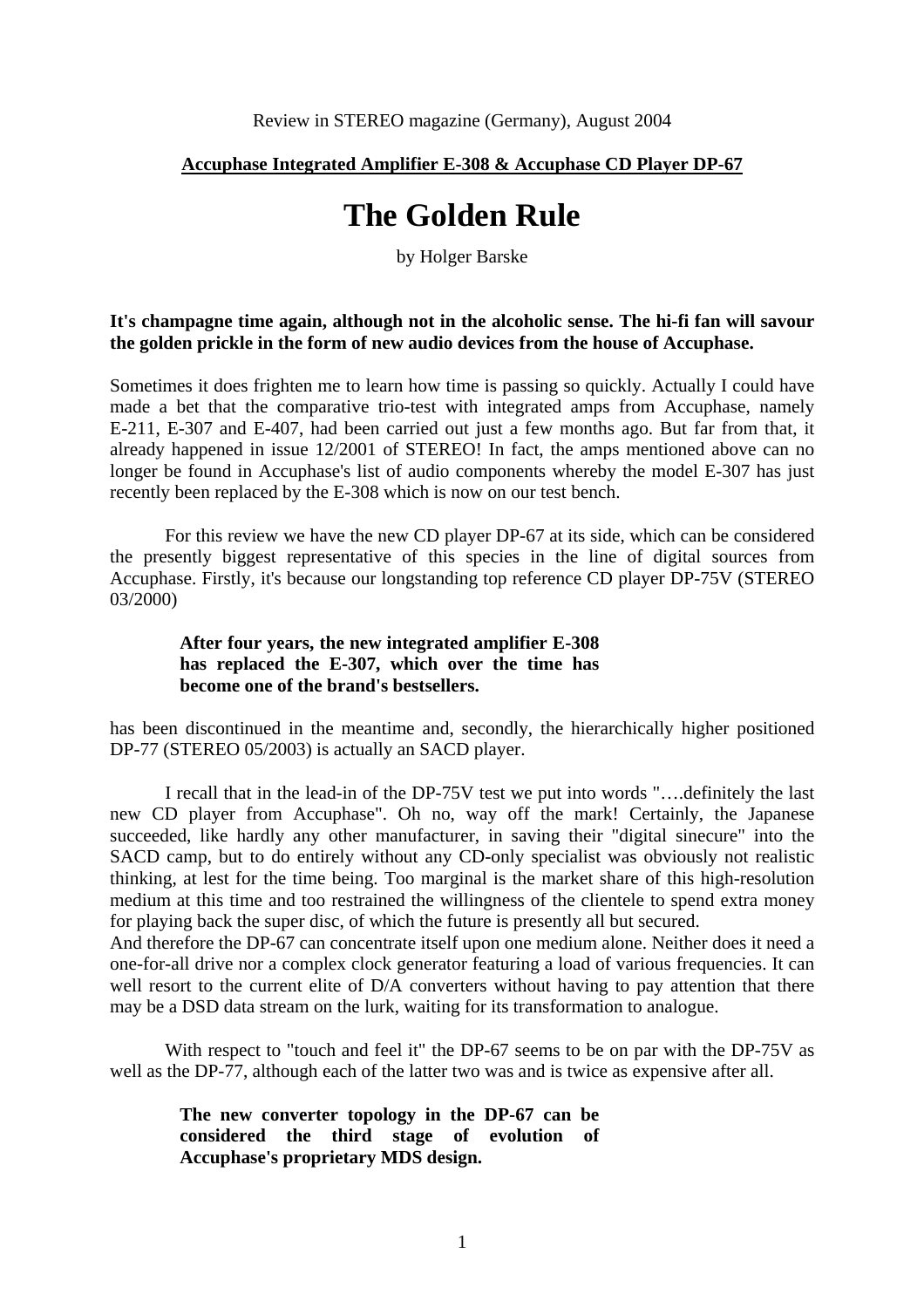Like in fact with all Accuphase-players it's a sheer joy to watch the absolutely silent work of the tray mechanism. One can't actually "listen" to it, due to the lack of noises. This overall appearance respectively brilliance put on display here can be matched by only very few competitive products in the world market.

 Very nice - but what is now so particular in the DP-67, which its predecessor and also the bigger model cannot offer? It's in fact the new converter technology, i. e. the result of a continuous evolution at Accuphase, so to speak. In the DP-75V this was called "MDS" (Multiple Delta Sigma), in the DP-77 "MDS+" and now - you've guessed right!- "MDS++".

 Principally, the aim here is to combine a more or less large number of converter chips in a way that in the end they yield a measurable as well as audible reduction of distortion and noise. I shall not bother you with the detailed differences of each stage of evolution, yet it is safe to say that the MDS++ converter topology is the first to employ the brand-new top-ofthe-line AD 1955 chip from Analog Devices. Each of the four "midgets" incorporates a fullysymmetrical 24-Bit/192 kHz stereo converter. At their output, voltage and current are continuously added up in an alternating manner (so-called current and voltage summing) in order to receive at the end two extremely clean analogue signals. However, as these signals are still unbalanced, they have to be processed in a balancing buffer device to have them available at the XLR output connectors in the required norm.

 In addition, the DP-67 features a "digital processor loop", which is a kind of tape loop for digital signals up to 24-Bit and 96 kHz. At this interface it is possible to connect, for instance, Accuphase's own DG-28 or DG-38 digital equalizers, or to utilize the converter for external signal sources - from Satellite-TV receivers to DVD players. Certainly, from a technical point of view this interface would also be able to serve all digital signals with 24-Bit and 192 kHz, yet it can be suspected that some strange copyright-mania is preventing this.

 One is inclined to already distinguish the integrated amplifier E-308 with lots of unearned laurels because its conception implies that it is going to become a real winner. This may also be due to the fact that it owes at least part of its merits to prominent "parents", namely Accuphase's fantastic pre-/power amp combination C-2400 / P-7000 (tested in STEREO 01/2004). From a visual point of view a certain analogy to our top reference preamp cannot be missed: the E-308 is the first integrated amp from Accuphase in the middle (price) segment that may hide the lesser used operational elements behind a neat sub panel. And there are quite a few around, like those for balance control, tone control, loudness and mono, to name but a few.

 However the technical arguments for the E-308 are to be found deeper inside and the key word here is MCS (Multiple Circuit Summing). Implemented the first time in the P-7000, the trick here is to bring distortion and noise down to a level hitherto unheard of. The circuitry is similar to the MDS converter topology (e. g. in the DP-67) and is hence called "Parallel Connection". Eventually this means that two complete amplifier circuitries operate in parallel configuration in each the preamplifier section and in the input stage of the power amplifier.

 Like in the E-307 two pairs of bipolar Sanken transistors per channel are taking care of the power. In the best of Accuphase tradition the power stages are strictly channel-separated and modular built. In case of malfunctions - however unlikely this may be- exchanging these modules is a matter of minutes. A hefty 500VA transformer in cooperation with two electrolytic capacitors of  $22,000 \mu$ F each delivers 170 Watts of continuous power to both channels. More than enough, right? Although, by the way, its predecessor had about 20 percent more to offer here, in real life situations -as is so often the case- this turns out to be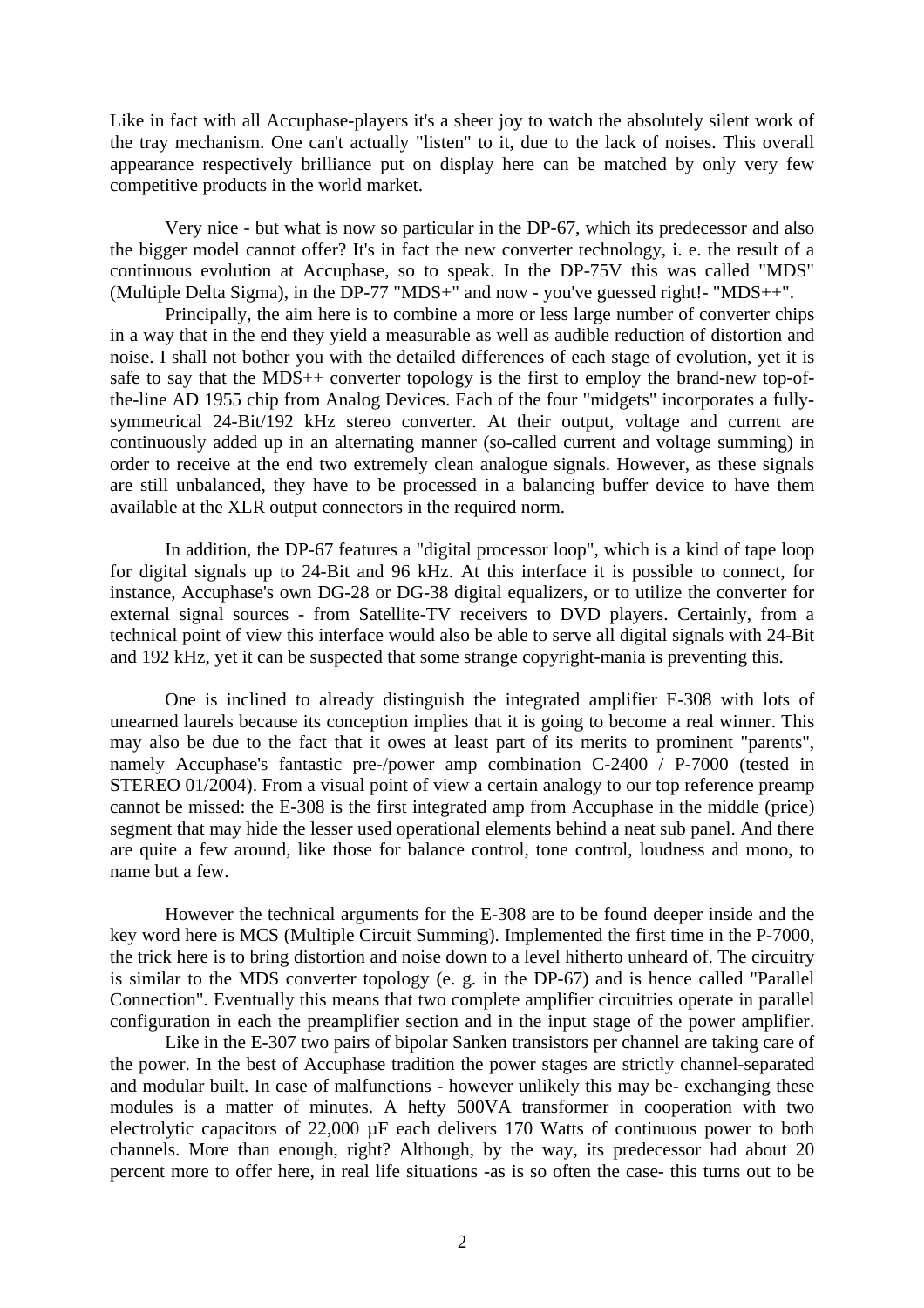absolutely meaningless. A situation in which the E-308 is getting to its power limits does simply not exist.

In our listening room the DP-67 did exactly what we expected in view of its constructive proximity to the DP-75V, but according to the substantial price difference it was certainly not to be hoped to such an extend. Well, it played absolute and one hundred percent flawless, and with a variability that makes it pretty difficult to allege any sonic character. The DP-67 is all but a scalpel that cuts out the details and puts them in front of the large musical whole. Right after the first couple of beats one cannot but notice that there is simply a great deal more happening than in the great majority of all other CD players: the integration of all kinds of fine sonic structures, the sorting of the most minute part into the right spot absolutely no problem for this noble Japanese!

 While one still marvels at the bone-dry bass which the DP-67 is able to deliver, can the next CD quite possibly make you aware of an aristocratic restraint in exactly the same region. It's because the dictates are simply coming from the disk, not from the player - and that's how things should be, shouldn't they? A typical Accuphase-sound with lots of resolution and a tendency to being overly brilliant? Forget it! The charming rendition of the DP-67 can drive you to tears.

 The same applies to its capability of creating a soundstage. Here too it sorted out the splits between overflowing width and precise concentration on a single event, though only if requested. Soundstaging is rather more to the rear than towards the listener. Presumably this is, in most cases, also the route taken by the sound engineer at the mixing console. Certainly, there may be a handful of CD players out there which, I'm really not sure, may excel in this respect, but then you'd definitely not get them for the price of the DP-67.

 The E-308 seems to perform in the same league as his companion from the guilt of digital source devices. Already its predecessor E-307 was a component that had the makings of a great amp, and this applies likewise to the newcomer. While the older model can be considered one of the tonally most accurate amplifier ever built by Accuphase, the new amp is once again revealing the willingness to independence or to a new approach - and thus a certain proximity to the brilliant combination of C-2400 and P-7000. Evidently, the MCS topology is supporting the E-308's musical rendition in way that it can deliver a little more opulence, as opposed to the E-307 which tended to be rather on the slender side. The E-308 can paint wonderfully rich and vivid sound colours, yet with a masterly controlled brushstroke. When it comes to rendering a soundstage the amp concentrates itself more on the depth than on the panorama, but that's perfectly in order since the musical presentation is enriched throughout by such an intimacy and conclusiveness that makes diving into its world of sonic events so very agreeable.

## **Continuous evolution pays off in the end: the E-308 comes close to the sonic picture of the big pre-/power amplifier combination.**

 As was actually expected, the two machines playing in combination are really going to hit the spot, and even more convincing when connected in balanced mode. In now way does the amplifier diminish the incredibly stunning resolution of the CD player while the latter seems to be fond of the amplifying counterpart which is able to garnish the provided precision with a dash of flair - no doubt, they like each other very much!